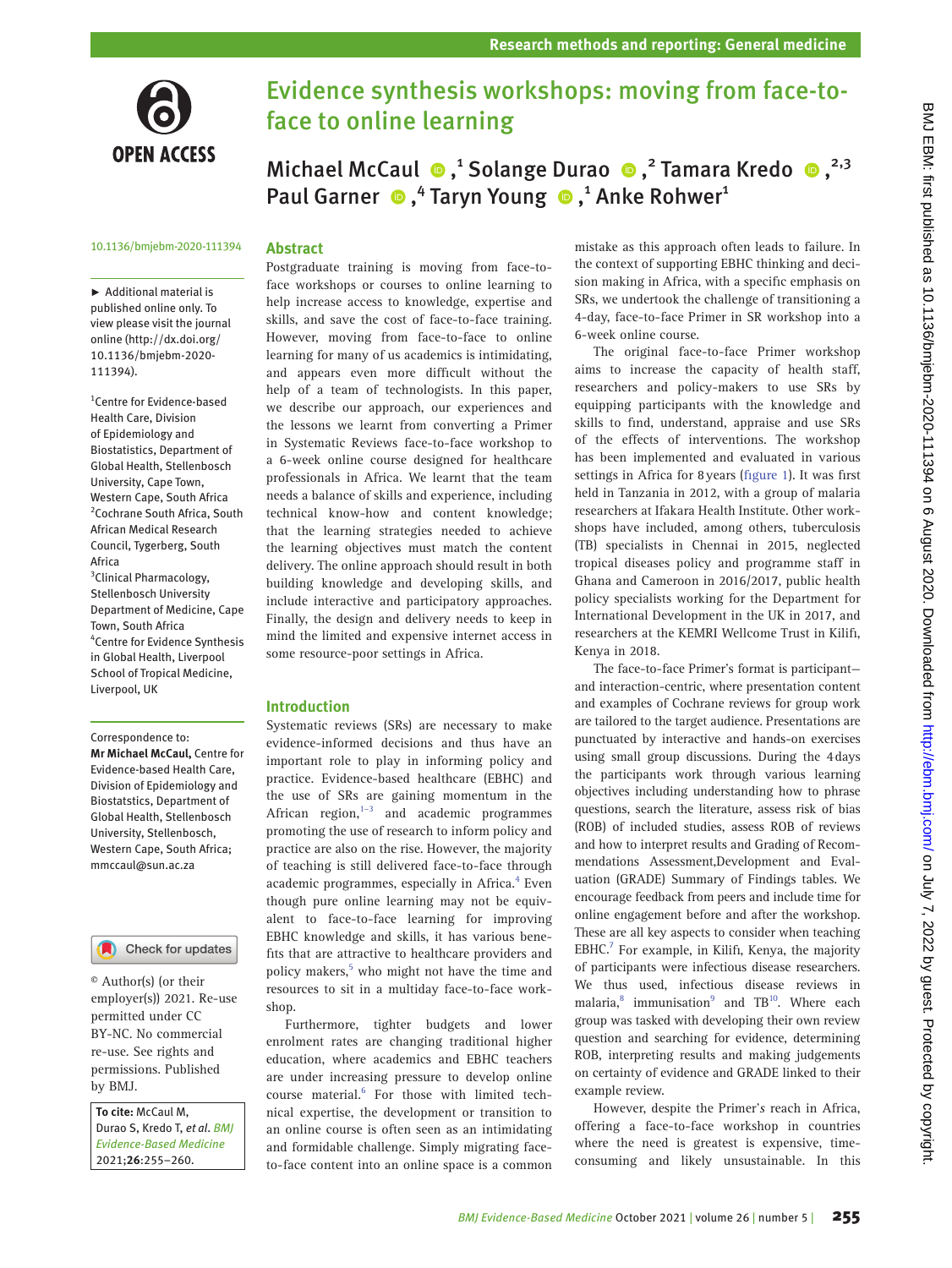

**Figure 1** Geographical distribution of face-to-face Primer in Africa and distribution of online only participants (2014–2019).

paper, we share our experiences and the lessons we learnt when migrating a face-to-face workshop to an online learning space by general academics, using our experience in the Primer in SRs as a case study.

#### **Our approach to developing the online Primer**

Our initial step was to set up a small team of EBHC teachers who had taught on the face-to-face Primer. We kept our team as small as possible, with only two members (AR and SD) and a core project lead (MM), to enable efficient workflow and decision making. This core working team reported their progress and provided feedback to senior colleagues, specifically for checking content accuracy and flow. Beyond developing the online Primer*,* the working group had primary responsibilities such as research and teaching commitments, a challenge for us, as developing an online course is time intensive. We thus found that providing at least one person in the working group with some protected time was ideal (1–2 days a week), supported by external funding, to spearhead development of online content. This worked well, with regular input from the rest of the working group and senior colleagues.

We then mapped out the objectives, flow and process of the face-to-face Primer, highlighting the unique face-to-face components such as group discussions, ice-breakers and group activities such as peer feedback. We spread the overarching objectives

and content across a 6-week period, providing participants with approximately 1week to work through at least two key concepts (eg, introducing evidence-based practice and phrasing questions) or one difficult concept (eg, interpreting SR results). We added a precourse introduction and learning platform orientation period followed by a postcourse period of about 3 weeks, allowing participants to catch up and discuss content (table 1). Since our target audience for the online Primer was busy clinicians and policymakers, we thought that providing 1week to navigate through 2–3hours worth of content, including readings, at their own pace, was feasible.

After content mapping, sections were divided across the three working group members, each taking a topic they were most familiar with, who then developed the online presentation content. We used the face-to-face presentations as a starting point and expanded on the content for an online audience. Our content was not text heavy, as we decided to use voice-overs for most slides. Each presenter wrote the script for the voice-over of their presentation, which was later recorded and developed using the authoring tool software Articulate Presenter and Quizmaker.<sup>11</sup> We used a standard learning management system (Moodle) to host the online course, which was supported by our University. Through the e-learning platform, participants were able to track their progress, engage in synchronous or asynchronous discussion forums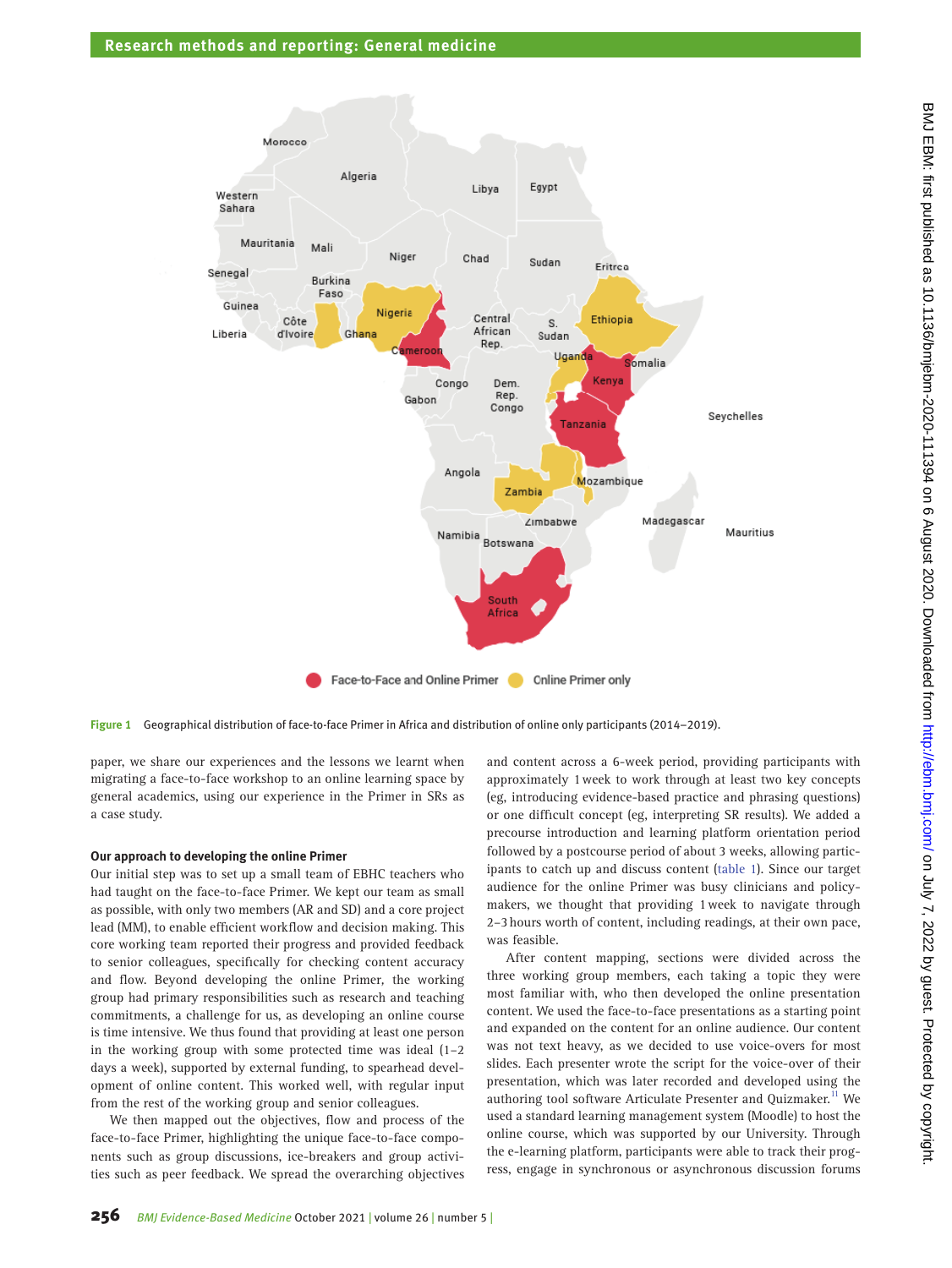| Table 1           | Overview of the online Primer in Systematic Reviews (SR)                                                                                                                                                                                                                                                                                                                                                                                                 |                                                                                                                                                                                                                        |
|-------------------|----------------------------------------------------------------------------------------------------------------------------------------------------------------------------------------------------------------------------------------------------------------------------------------------------------------------------------------------------------------------------------------------------------------------------------------------------------|------------------------------------------------------------------------------------------------------------------------------------------------------------------------------------------------------------------------|
| Time              | Topic and objectives                                                                                                                                                                                                                                                                                                                                                                                                                                     | Assessment/Learning tools                                                                                                                                                                                              |
| Week <sub>1</sub> | Introduction and orientation to the online platform                                                                                                                                                                                                                                                                                                                                                                                                      | How to navigate the course Portable Document Format (PDF) and<br>Welcome and introduction forum (asynchronous)<br>'Learning to learn online' orientation booklet<br>PowerPoint voice over<br>video<br>$\blacktriangle$ |
| Week <sub>2</sub> | State what evidence is and explain the five steps of EBHC and the hierarchy of evidence<br>format to formulate a question<br>Introducing evidence-based practice (EBP) and phrasing questions<br>Apply the Population, Issue, Control, Outcome (PICO)<br>Describe what EBP is and the components thereof<br>Discuss the importance of robust clear questions<br>Explain the different types of PICO questions<br>Discuss why EBP is important and needed | Online articles and video resources<br>Asynchronous forum discussions<br>PowerPoint voice over<br>MCQ Assessment                                                                                                       |
| Week <sub>3</sub> | Name and explain the different types of bias that SR authors consider in their reviews<br>Use the Cochrane Collaboration's ROB tool to categorise bias in RCTs<br>Explain the difference between bias and precision in trials<br>Randomised controlled trials (RCTs) and risk of bias (ROB)<br>Explain the importance of considering ROB in trials<br>Identify the unique characteristics of an RCT<br>Explain the design of RCTs<br>Define bias         | Synchronous question and answer session with facilitators<br>Online articles and video resources<br>Asynchronous forum discussions<br>PowerPoint voice over<br>RCT ROB exercise<br>MCQ Assessment                      |
| Week 4            | Critically appraise a SR of effect using A MeaSurement Tool to Assess systematic Reviews (AMSTAR)<br>Identify and explain the steps involved in conducting a SR<br>Describe why critical appraisal is important<br>How to search the Cochrane library<br>Finding, reading and appraising SR<br>Steps in finding the evidence                                                                                                                             | Online articles and video resources<br>Asynchronous forum discussion<br>AMSTAR SR appraisal exercise<br>PowerPoint voice over                                                                                          |
| Week 5            | Identify the different components of a Cochrane SR results section<br>Interpret the results of a meta-analysis<br>Interpret different measures of effect<br>Interpreting SR results                                                                                                                                                                                                                                                                      | Synchronous question and answer session with facilitators<br>Interpreting meta-analysis results exercise<br>Online articles and video resources<br>Asynchronous forum discussions<br>PowerPoint voice over             |
| Week 6            | Understand and apply GRADE to systematic reviews<br>Be able to interpret Summary of Findings Tables<br>Describe the approach of using GRADE<br>GRADE and Summary of Findings Tables                                                                                                                                                                                                                                                                      | GRADE and Summary of Findings interpretation exercise in<br>Online articles and video resources<br>Asynchronous forum discussions<br>PowerPoint voice over<br>synchronous session<br>▲                                 |
| Week 7            | Outline different strategies for getting evidence into policy and practice<br>practice<br>Identify tools that promote evidence use in policy and<br>Evidence into Policy and Practice: Knowledge Translation                                                                                                                                                                                                                                             | Online articles and video resources<br>Asynchronous forum discussions<br>PowerPoint voice over<br>$\blacktriangle$<br>$\blacktriangle$<br>▲                                                                            |
|                   |                                                                                                                                                                                                                                                                                                                                                                                                                                                          | Continued                                                                                                                                                                                                              |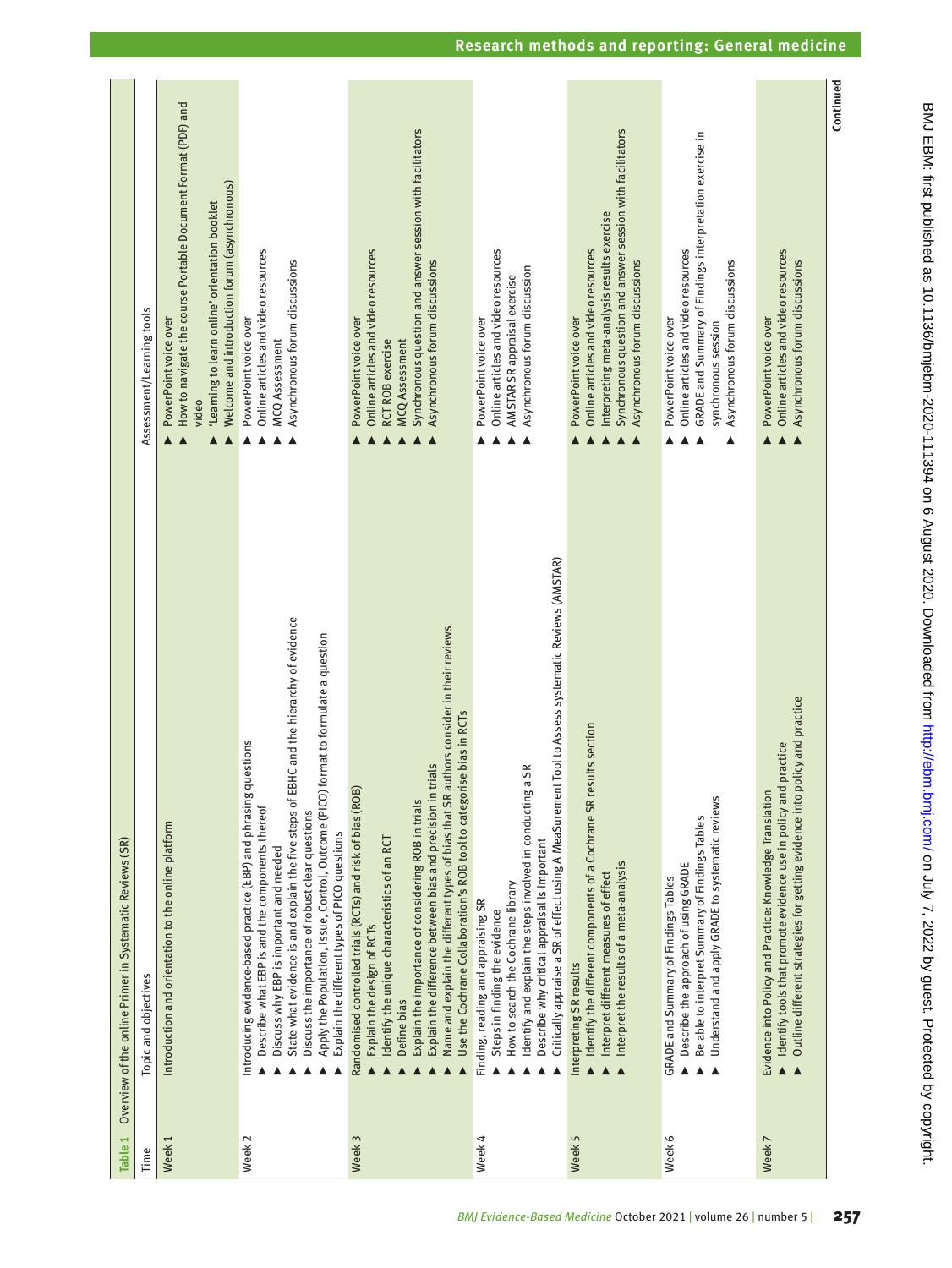and complete the multiple-choice questions or assessments at the end of each week. Synchronous discussions were facilitated through the Moodle Chat Activity and Zoom meetings, allowing participants to engage with facilitators as a group or one-on-one during specified times. The welcome and orientation space on this platform included an announcements space, navigation tutorial, course overview and a guide on learning to learn online (figure 2). Content for the postcourse period included asynchronous forum discussions. Drawing from the face-to-face Primer, we linked essential readings and resources to each topic, including videos on YouTube with in-depth explanations about the content, Cochrane reviews and landmark publications.

Each week also had a dedicated asynchronous forum discussion, which was the primary method of engagement. To spark conversation, each week we posted 2–3 questions related to the topic being covered. Across the three facilitators, the responsibility for posting and answering questions rotated weekly. This allowed us to better manage our time and to respond to questions timeously and in detail.

As much as possible, we tried to mirror the features of the face-to-face Primer in considering the key aspects linked to successful EBHC teaching and e-learning.<sup>7</sup> We created ample space for synchronous and asynchronous peer-to-peer or peer-tofacilitator discussions via forums or Zoom meetings. We encouraged peer feedback on specific activities, for example, on the PICO questions generated, or judgements of ROB. We included relevant topics and examples as far as possible, and designed interactive presentations. Online feedback was informal and attempted to flatten perceived academic hierarchies.

The online Primer in SRs has been running since 2016 and has been offered six times with a total of 160 participants with an 86% completion rate. Below we incorporate some user feedback during pilot testing of the online Primer to improve usability, accessibility and content. We investigated this using a mixed-methods design (see online supplementary appendix 1). We present some key lessons learnt during the development and implementation of the course, for busy academics who might consider transitioning from a face-to-face programme to an online approach.

## **User feedback and lessons learnt**

#### *Working group composition and expertise*

We found that keeping the core working group as small as possible was advantageous, as setting up meetings and reviewing and developing content was far more efficient when actioned by a small dedicated team. If funding is available, it is helpful to have an information technologist (IT) as part of the team. This works well if she or he is paired with a content expert, who can then create and transfer content to the online platform in parallel. Our university had a dedicated IT expert who provided support on technical issues with the Moodle platform or Articulate. However, our experience was that an IT specialist is not essential if at least one team member is familiar enough with a particular software or e-learning platform.

## *Designing course content*

In comparing the face-to-face to the online Primer, an important aspect that took a long time to get right was the 'look and feel' of the digital learning content. This was especially difficult as there were multiple contributors. During face-to-face workshops, this is a non-issue as the look and feel is expressed in body language and engagement. Online, however, it comes across with first impressions and has a lasting impact. We therefore spent significant time

| Table 1 Continued |                                                           |                                                                         |
|-------------------|-----------------------------------------------------------|-------------------------------------------------------------------------|
| lime              | Topic and objectives                                      | Assessment/Learning tools                                               |
| Week 8-11         | d access<br>Postcourse readings, discussions and continue | • Online articles and video resources<br>Asynchronous forum discussions |
|                   | MCQ, multiple-choice question.                            |                                                                         |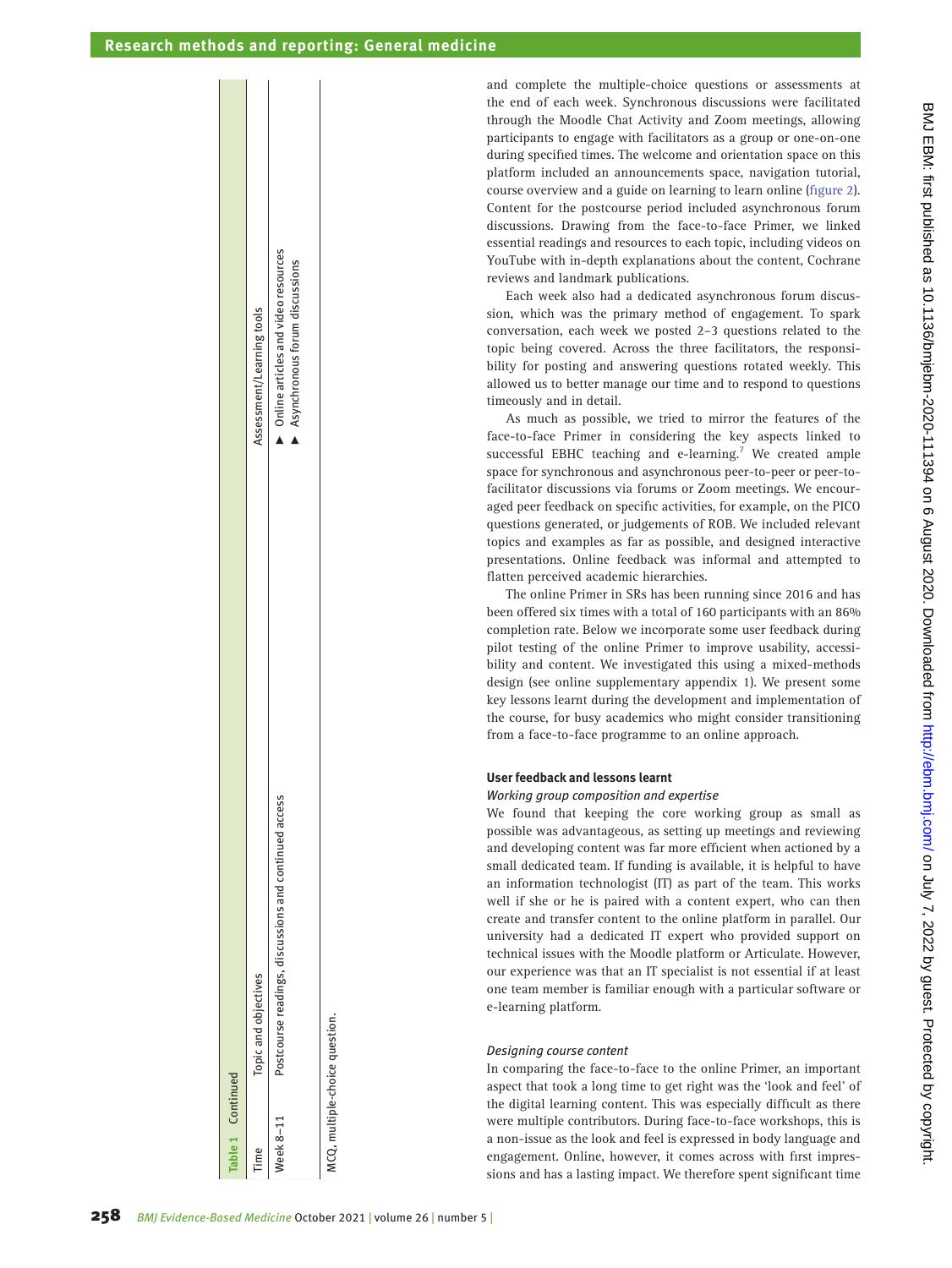

**Figure 2** Screenshot of course orientation week.

and effort aligning presentation styles, colours and text format across topics.

In feedback, participants did enjoy a variety of mediums within content, particularly videos, and that was an important consideration when deciding what face-to-face content was best suited for what kind of teaching medium (eg, graphs, text or videos).

'A video gives me the impression that, you know I'm actually seeing people, it gives it a bit of life' (novice researcher)

# *Plan for updates and changes*

When planning the design of an online course, we found updating content a significant challenge that took a large amount of time and effort. This was especially true where we had to redo voice recordings, update videos or introduce new methods or assessments. We found it was much easier for the majority of content to be in a narrative form as opposed to self-contained videos or educational packages (eg, self-contained packages developed through software such as Articulate). We often wanted to make small tweaks in our content packages; however, due to the authoring tool software we were using, it required far more input than simply editing text and it quickly became an inefficient task.

## *Maintain online engagement and interactive learning spaces* Participants enjoyed engaging with each other online and creating

a community of practice. We found that creating a dedicated space

for participants to introduce themselves and describe what they were interested in and why they joined was a valuable icebreaker to promote a comfortable space for engagement.

'Sharing in forums gives a classroom effect where you could actually communicate with other colleagues, that I found very helpful' (senior researcher).

However, more often than not, without facilitators' weekly input, there would be limited questions and forum activity from participants. We quickly realised that weekly questions to stimulate discussions were needed, with encouragement for feedback. While engaging online, we kept our language informal in forums as most of our participants were not native English speakers. End of week self-assessments were also a key aspect of engaging with participants by providing them with feedback and an opportunity to reflect on their progress and understanding.

## *Consider internet access restrictions*

When designing course content, we had to be cognisant of the target audience's internet access and quality. For the online Primer*,* high-bandwidth-dependent content such as high-resolution images or large files to download were kept to a minimum. Where possible, we found that allowing participants to read text that was self-explanatory was the most efficient way of keeping bandwidth demand to a minimum.